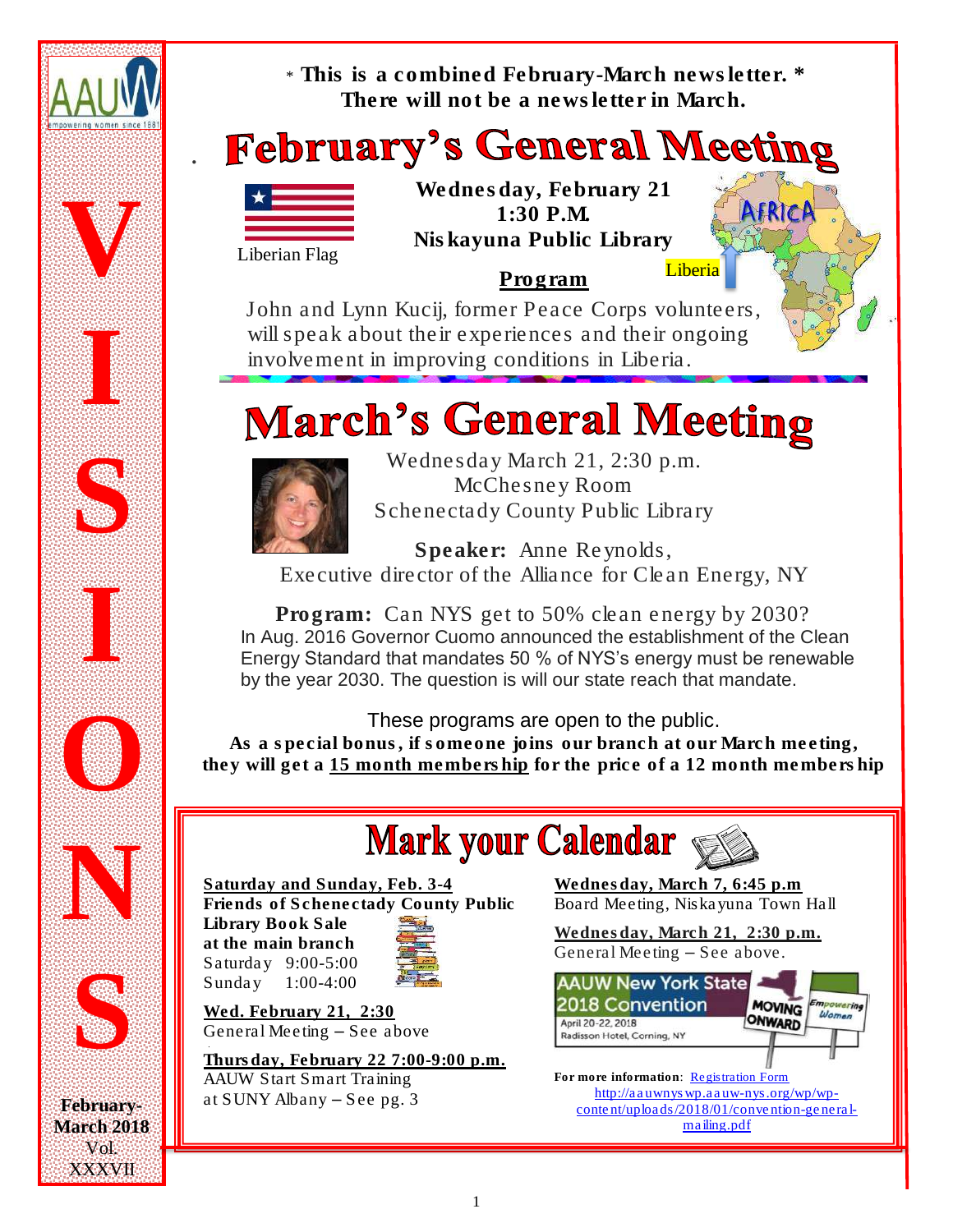## *OUR PRESIDENTS' MESSAGE*

As we break the ice off our windshields and deal with living in an icebox, our Branch continues to provide some great programs that enrich our knowledge and understanding of the world around us. Carol and Faith have provided us with some very interesting programs this year. So even though the weather is frightful, make an effort to support their efforts and connect with your AAUW friends.



In this New Year we continue to be the change makers that make a difference for women and girls and we must continue to fight for justice in sexual harassment and equality. As a glimmer of hope, Iceland became the first country in the world to make it illegal to pay men more than women for performing the same job.

Two new AAUW programs, Start Smart and Work Smart programs are taking an important step toward closing the pay gap. Both workshops are designed to empower women with the skills and confidence they need to successfully negotiate their salary and benefits. Robin is busy promoting these programs at SCCC and SUNY Albany. These programs have the backing of our Board and will make a significant difference for young women entering the work force after college.

We are in the midst of developing our leadership team for  $2018-19$  and are hoping that many of you will volunteer to help us move forward as a strong and effective presence in Schenectady and beyond. Teaming up with someone to do a job makes life easier and definitely more fun. We look forward to having new ideas and renewed energy as we enter a new year.

*~ Bobbi Richardson and Robin Eddy*



## *Nominating Committee Update*

Any organization is only as vital and functional as its members commitment and participation. It takes hard work and dedication to keep AAUW relevant and purposeful. We have been graced with many hard-working women over the years, and this is the time of year when the Nominating Committee puts out requests for member participation.

Your AAUW Branch Board is comprised of many positions which call for varying skills. Please step up to the plate and offer to serve for one or more years on the Board. One critical position we need filled is that of President. It is not a difficult position. Bobbi and Robin has offered to serve as mentors. The position can be shared or even broken up into a four month term. Please contact me if you are willing to help our branch in this very important and essential role.

 $\sim$  Eleanor Aronstein, 845-462-6452, [eleanoraronstein@aol.com](mailto:eleanoraronstein@aol.com)





Work by women artists makes up only 3–5% of major permanent collections in the U.S. and Europe. That's why AAUW hosts an annual art contest to give women artists the equal attention they deserve.

Once again AAUW artists will be able to submit their entries to be voted on by other AAUW members! The entry period for the 2018 AAUW Art Contest is January 4–February 4 and voting begins February 6. The six winning entries will be featured in a collection of note cards mailed to AAUW members in the spring. For more information go to: <https://www.aauw.org/contests>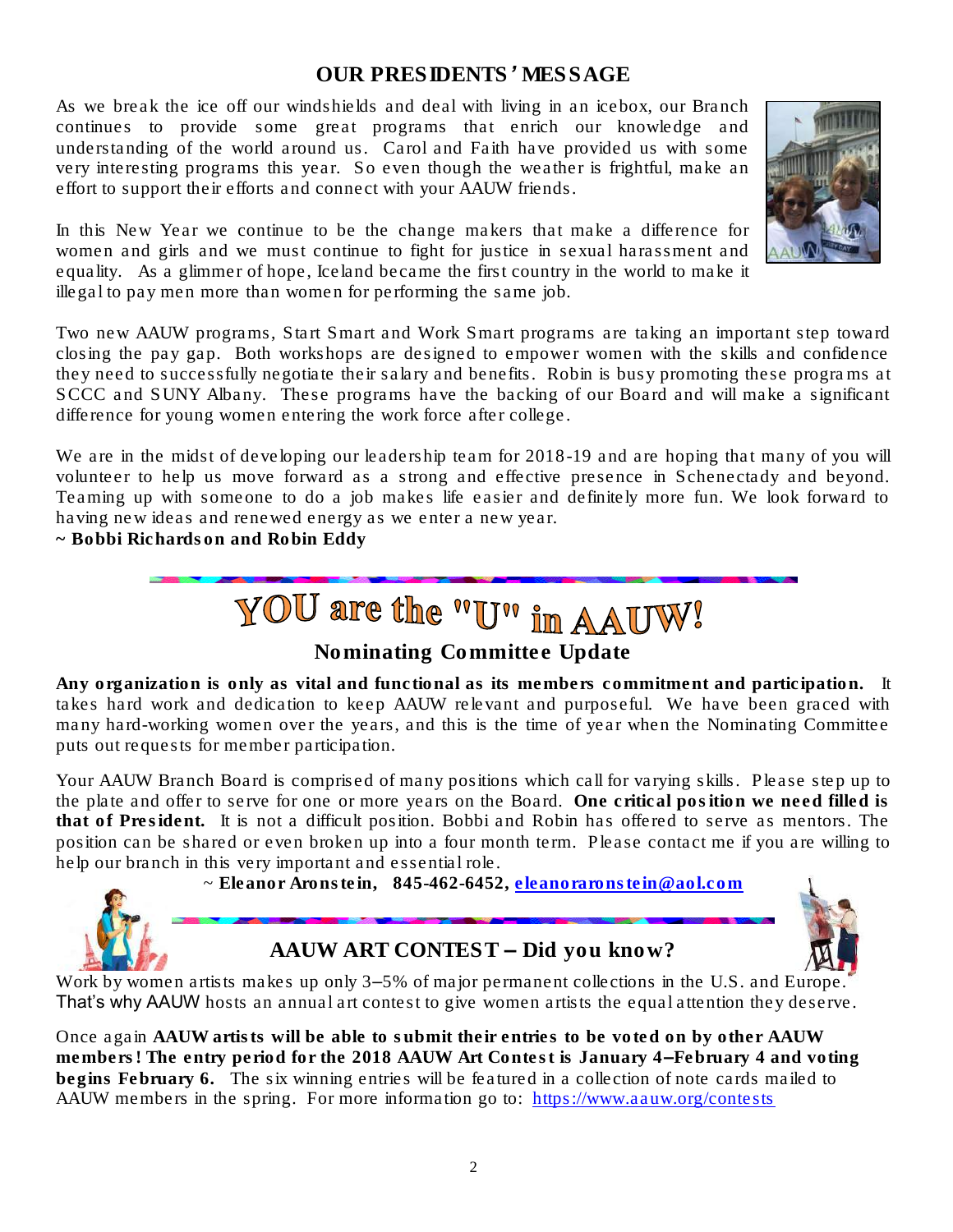## *OUR SCHENECTADY BRANCH – Becoming Visible in our Community*

*We Supported Van Courlier's First and Second Grade Teachers*



Our board wanted to support our Schenectady City School District. Stephanie Parrella, a first grade teacher at Van Courlier Elementary School, applied for a grant to the Schenectady City School District Foundation to purchase books for her first grade students for their summer reading. Since she received funding in past years, the Educational Foundation Committee suggested that we consider funding this project. Stephanie's grant proposal would provide six books to each of her students for their summer reading. Since she has done this in the past, the second grade teachers have noticed definite progress when Stephanie's students started school in September. Our board voted to support her project.

As it turned out, we budgeted a little more money than Stephanie needed, (We didn't know which proposal the Foundation was going to recommend.) So we suggested she spend the balance of the money at the Whitney Book Corner to provide books for Van Courlier's 2 first grade and 3 second grade classroom libraries. Fortunately, the Whitney was having a 1/2 price sale on all their children's books, so Stephanie was able to pick out 90 books. She and her colleagues were thrilled and appreciative of AAUW's generosity for helping to support their students.

## *We are Preparing Women for their Future*

Our branch, along with funding from a Luna Bar grant, is sponsoring AAUW's START SMART training at SUNY Albany on Feb. 22. Smart Start gives college women the skills and confidence to negotiate salaries and benefits for a new job.

One of our new members, Damare Fredette, is being trained as a facilitator and four of our branch's past National Conference for College Women Student Leaders (NCCWSL) scholarship recipients, Julia Alford, Subha Tasnim, Anna Agnes and Langie Cadesca are helping to coordinate the event.

AAUW's research on the gender pay gap shows that, one year out of college, women are already paid significantly less than their male counterparts and those lost potential earnings add up over a lifetime. Women who negotiate, increase their potential to earn higher salaries and better benefits packages. With our branch's support, more women will be prepared for job interviews and salary negotiations.

If you have ideas on how we can become more visible in our community contact Robin or Bobbi.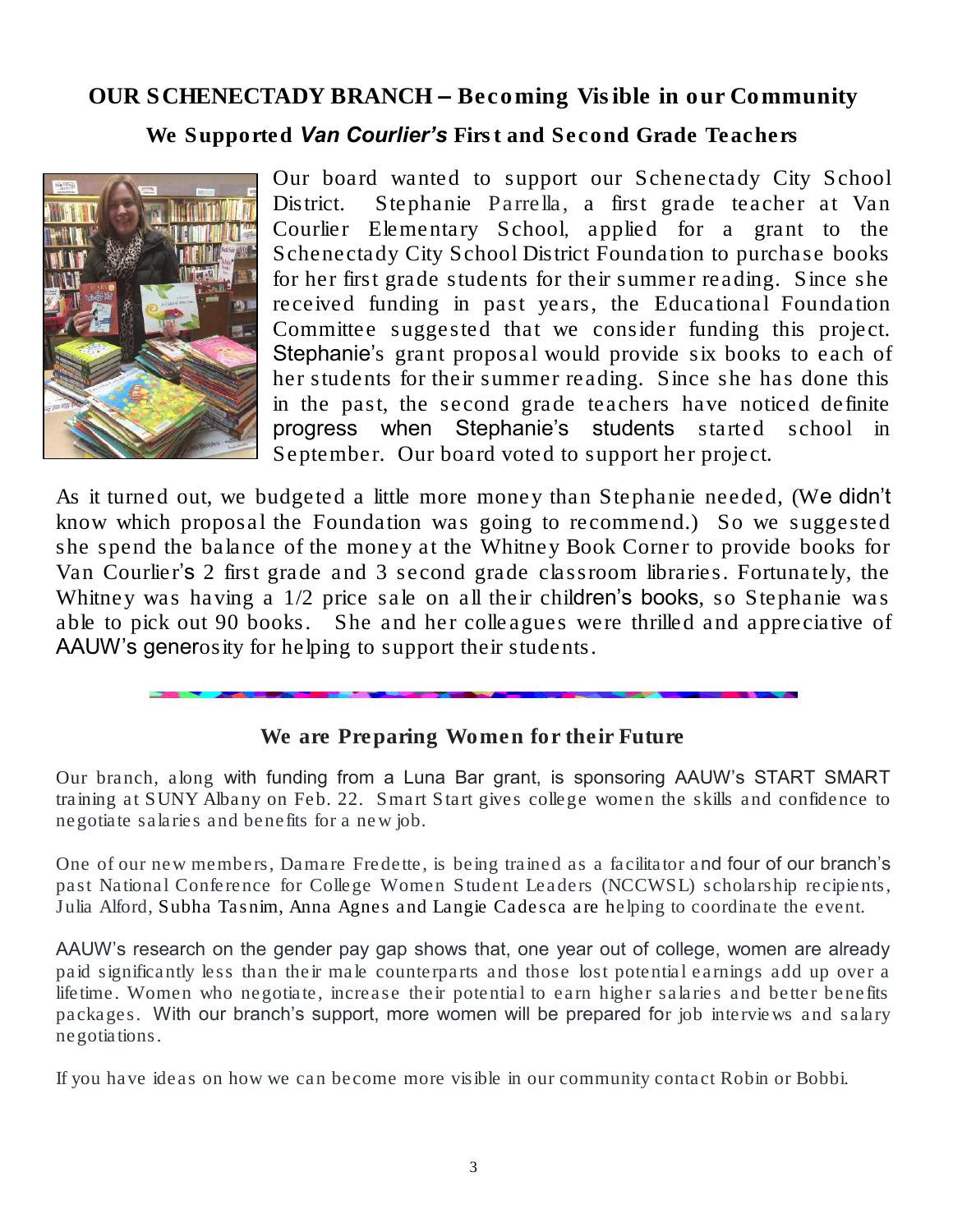

**Book Exchange I** Leader: Marguerite Pileggi (280-5623) No regular meetings \*\*\*\*\*\*\*\*\*\*\*\*\*\*\*\*\*

**Book Exchange 2** Leader: Ellie Rowland (250-4302) No regular meetings \*\*\*\*\*\*\*\*\*\*\*\*\*\*\*\*\*

**Book Chat** Leader: Ellie Rowland  $(250-4302)$ **Tuesday, February 20, 2 p.m.** A Gentleman From Moscow By Amor Towles Hostess: Ellie Rowland 216 Lois Lane, Niskayuna

#### **Tuesday, March 20, 2 p.m.**

Destiny and Desire By Carlos Fuentes Hostess: Ann Gotwals 1359 Valencia Drive \*\*\*\*\*\*\*\*\*\*\*\*\*\*\*\*\*

**Couples Gourmet** Co-Leaders: Pat Terry

 (372-8431) Faith Weldon (399-0048) **Friday, February 9, 6:30 pm** Theme: Baltic Experience Co-Hostesses: Piliere/Terry

#### **Friday, March 9, 6:30 pm**

Theme: Southern Hospitality Co-Hostesses: Terry/Chambers \*\*\*\*\*\*\*\*\*\*\*\*\*\*\*\*\*

#### **Diverse Topics**

Leaders: Barbara Aldi (372- 4802) Gerri Pinkerton (346-4560 **Monday, February 17, 11:30** Lunch at Scarboroughs

**Monday, March 19, 1:30 pm** Program: Sirin Hemsho Syrian engineer and inventor Time and place TBA

## *Study and Interest Group Meetings February & March 2018*

### If you're interested in attending a meeting, contact the leader.

#### **Modern Literature**

Co-Leaders: Joan Bergin (399-1861 Mary Delory (393-6811) **Monday, February 12, 7pm** Book: A Dublin Girl By Elaine Crowley Reviewer: Mildred Creasey Hostess: Toni Walsh 113 Alexander Ave., Scotia Co-Hostess: A. Maranville

#### **Monday, March 12, 7 pm**

Book: The Book That Matters Most By Ann Hood Reviewer: Grace Riccobono Hostess: Susie Leon 12 Laury Lane Co-Hostess: Carol Reynolds \*\*\*\*\*\*\*\*\*\*\*\*\*\*\*\*\*

**Mah Jongg** Leader: Linda Ward (377-2377) **Monday, February 12, 1:30** 

Hostess: Ellie Rowland 216 Lois Lane

**Monday, February 26, 1:30** Hostess: Dottie Potochnik 5000 Queen Philomena Blvd **Monday,March 12, 1:30**  Hostess: Linda Ward 4028 Windsor Drive **Monday, March 26, 1:30** Hostess: TBA

WELCOME to our AAUW-Schenectady Branch!

### *Catherine Norr*

80 Saratoga Road Glenville, NY 12302 H:518-852-5608 CatherineNorr@msn.com

#### **Quilting**

Leader: Margueritte Pileggi (280-5623) **Tuesday, February 27, 7pm** Program: Table Runner Hostess: Toni Walsh 13 Alexander Avenue

**Tuesday, March 27, 7pm** Program: Boiled Wool Hostess: Pat Terry

1059 Garner Avenue \*\*\*\*\*\*\*\*\*\*\*\*\*\*\*\*\*

#### **Science Topics**

Leader: Nancy Walden (280-5623) **Monday, February 5, 7 pm** Topic: Mini Topics, Julie Burgess, Nancy Walden Hostess: Sally Dewes Location: Glen Eddy

#### **Monday , March 5, 7 pm**

Mini Topics: Emily Hart, Kathie Armstrong Hostess; Sue Wright Location: Fireside Lounge \*\*\*\*\*\*\*\*\*\*\*\*\*\*\*\*\*

#### **Varied Interests**

**Thursday, February 8,12:30** Program: TBA Hostess: Arlene Maranville

**Thursday, March 8, 12:30** Program: TBA Hostess: Susie Leon 12 Laury Lane, Glenville

#### In Memory of

*Florence Luborsky*

Former Branch President who passed away January 12, 2018